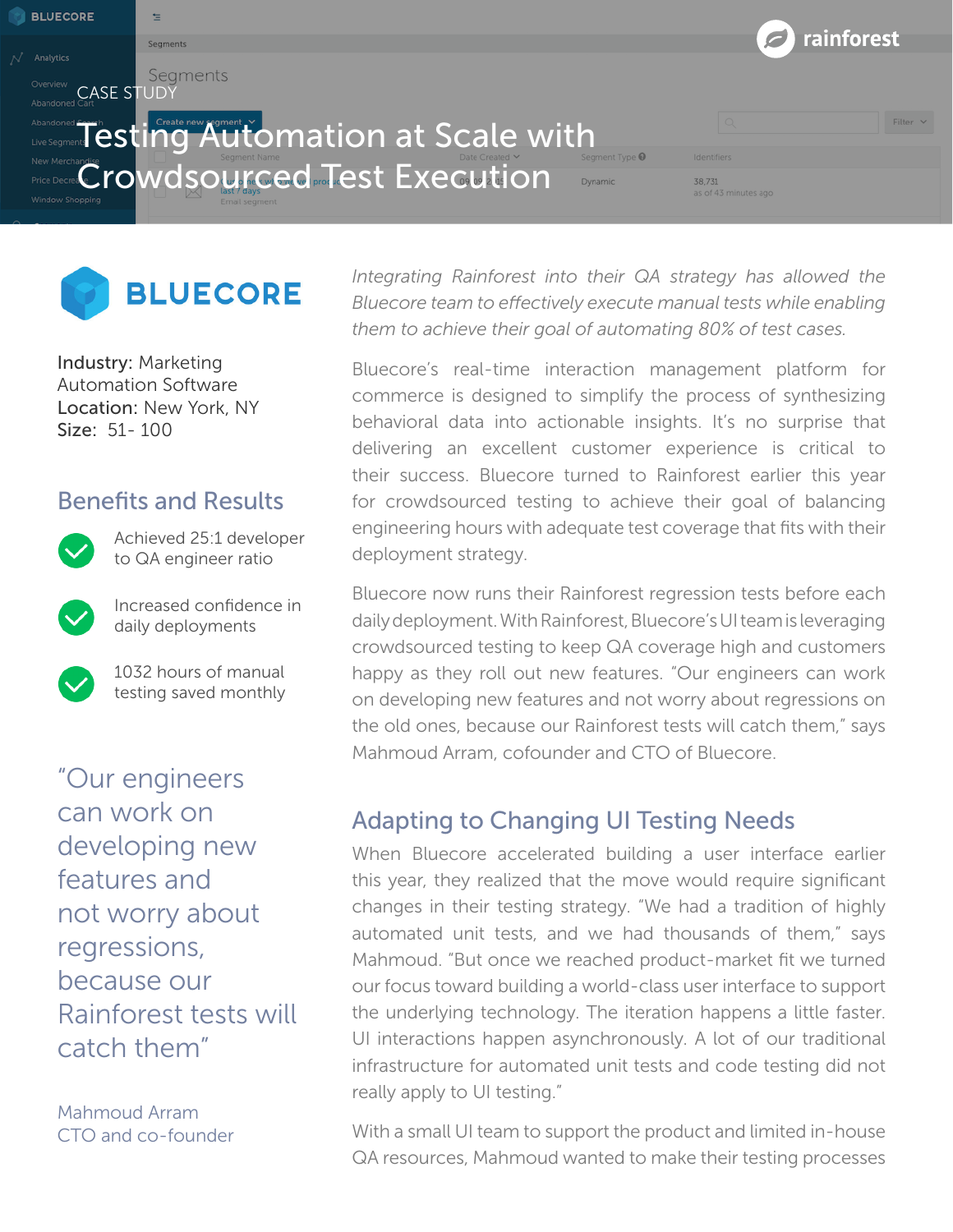rainforest

Filter  $\vee$ 

# How Bluecore Uses Rainforest QA

**BLUECORE** 



#### Shift Quality Focus to Improving UI

egments

Create new segment v

As Bluecore's product becomes more sophisticated, they've shifted their focus to providing a stellar user experience of their platform.

#### Increase Developers' ပို Engagement in QA

Developers can easily write Rainforest tests alongside unit tests, building coverage from the start within their workflow.

### **Supplementing** Automation Goals

The clear and concise format of Rainforest tests provides a stepping stone towards automating stable tests.

as efficient as possible. "We wanted to give the UI engineers as much bandwidth as possible," says Mahmoud. Bluecore's goal was keep the team focused on developing a great user interface, without sacrificing testing processes that are important to keeping quality high.

# Adopting a Progressive Crowdsourced QA Strategy in Development

To maximize the benefits of crowdsourced testing, Bluecore has integrated Rainforest into their processes early in development. Rainforest tests are written alongside simple automated tests so that coverage scales as the feature takes shape. "When the team starts building their features, they're writing very high-level tests. On the server side, they're writing automated tests. On the UI side, they're building a simple Rainforest test that exercises the happy path of the feature," says Mahmoud. "This way changing the code and then changing the test isn't so arduous."

By the time the feature is introduced to a limited number of customers, testing is expanded to better reflect how customers use the feature. "This is where we start writing deeper tests, looking at the error paths, and exploring the different nuances of the features. "The idea is the that every team makes the determination as to how much testing they need based on the criticality and adoption rates of a feature" says Mahmoud.

Crowdsourcing manual tests before a feature is ready for fullyimplemented automation allows Bluecore's engineering team to spend less time writing, maintaining and running QA tests and more time working on their product. Bluecore has now brought on their first QA engineer to facilitate moving tests through their evolution.

# Leveraging Rainforest to Bridge the Testing Automation Gap

An additional benefit of Rainforest tests is the ease with which they can be transitioned into automated QA tests. Bluecore still relies